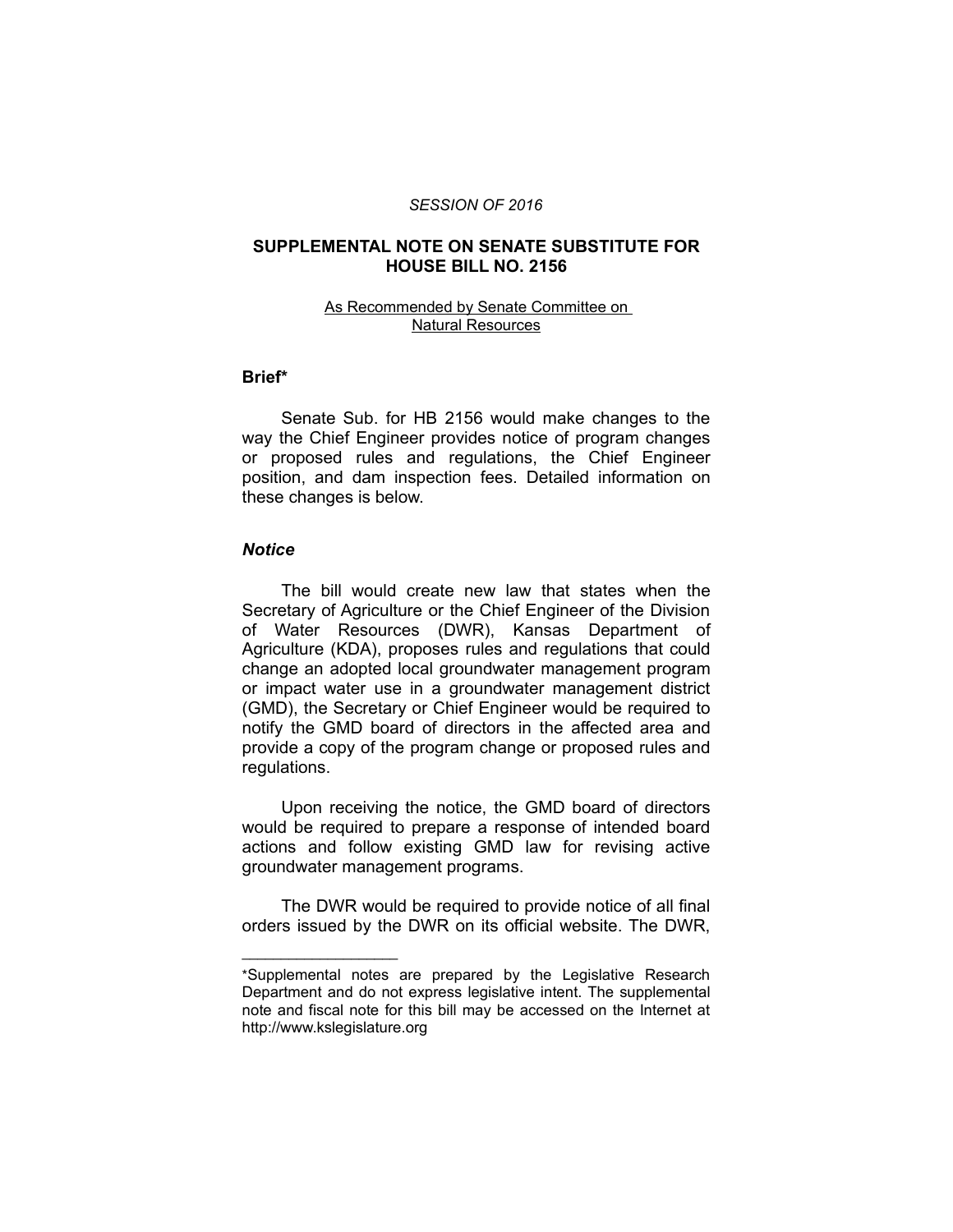along with the GMD where the water right is situated, would directly notify any water right owner with a point of diversion within half a mile, or further if necessary, of a water right subject to any order issued pursuant to existing law.

## *Chief Engineer Position*

The bill also would require the position of Chief Engineer to be a classified position, but the bill would allow the Secretary of Agriculture to convert vacant positions under the Chief Engineer to unclassified positions.

# *Dam Inspection Fees*

The bill would establish that the actual costs of dam inspections would be billed to and paid by the dam owner, with a maximum inspection fee of \$1,500 for Class 1 and Class 2 dams.

### **Background**

The bill contains the provisions of SB 491, with amendments added by the Senate Committee on Natural Resources.

The House Committee version of HB 2156 dealt with interest rates on the State's cost for selling public water supply storage and the associated water rights for water from Classes I, II, and III multipurpose small lakes projects. This language was placed into 2015 SB 52, which was signed into law by the Governor on May 19, 2015.

# *SB 491 Background*

The bill was introduced by the Senate Committee on Ways and Means.